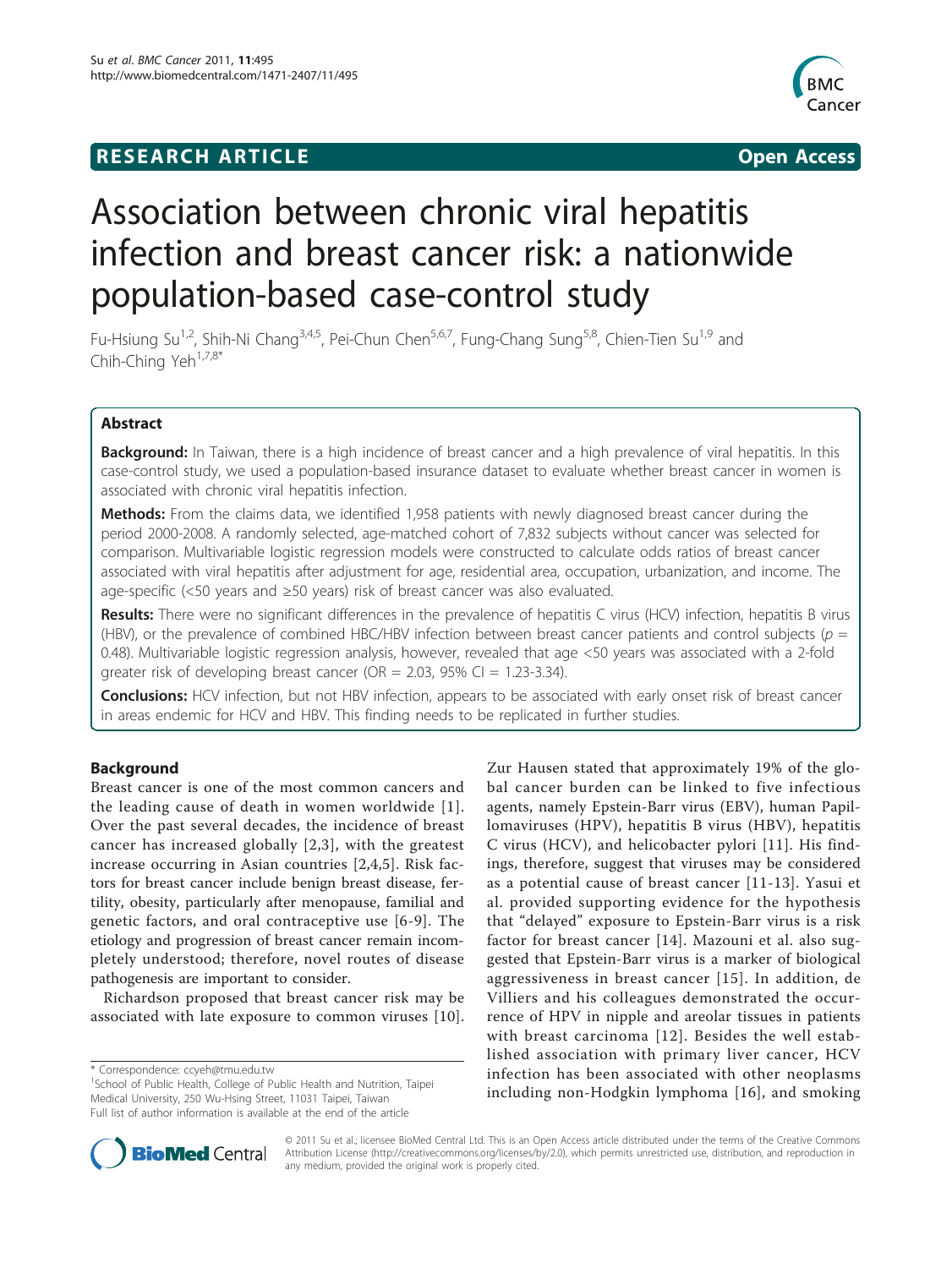and alcohol-related cancers, such as cancers of the pancreas, lung and kidney, and the oropharygeal cancer [[17](#page-5-0)]. In the same token, HBV infection also has been associated with pancreas cancer [[18\]](#page-5-0), intrahepatic cholangiocaricinoma and non-Hodgkin lymphoma [[19](#page-5-0),[20\]](#page-5-0). Whether there is a potential link between chronic HCV or HBV infection and the risk of developing breast cancer has yet to be well investigated.

In Taiwan, the incidence of breast cancer has increased annually by 8% since 2003 [[21](#page-5-0)]. In addition, the peak age for breast cancer is between 40 years and 50 years in Taiwan whereas the peak age in Western countries is between 60 years and 70 years [[2\]](#page-5-0). Taiwan is a country in which HBV infection is endemic and a country with a high prevalence of HCV [[22](#page-5-0)]. The fact that Taiwan is endemic for viral hepatitis and has a high prevalence of breast cancer provides an excellent setting in which to study the association of these 2 entities. Therefore, we used a nationwide population-based dataset to assess the possible association between chronic viral hepatitis infection and breast cancer as well as the possibility that chronic viral hepatitis is a risk factor for early onset breast tumors in Taiwan.

# Materials and methods

### Data sources

Data used in this study were retrieved from the National Health Insurance Research Database (NHIRD), which is maintained by the National Health Research Institute (NHRI), Taiwan. The single-payer National Health Insurance (NHI) program in Taiwan was initiated in March, 1995 to provide comprehensive and affordable health care to all of the island's residents. By the end of 1996, this insurance program covered more than 96% of the population and has contracted with 97% of hospitals and clinics in the country [[23](#page-5-0)]. The NHRI randomly selected data from the insured population to establish a representative sub-dataset comprised of 1 M insured enrollees during the period 1996-2000. There is no significant difference in the distribution of gender, age, or average payroll-related insurance payment between the individuals in the NHRID and the original medical claims for all enrollees under the NHI program. The data files are linkable through an encrypted but unique personal identification number and thus provide patient-level information on demographic characteristics, medical history, registry of medical facilities, details of inpatient orders, ambulatory care visits, dental services, and prescriptions. Diagnoses are coded according to the International Classification of Disease, Ninth revision (ICD-9-CM). As the dataset was released with deidentified secondary data for public research purposes, the study was exempt from full review by the Institutional Review Board.

#### Study sample

Patients with newly diagnosed breast cancer (ICD-9-CM code 174 and 175) during the period 2000-2008 were identified from the registry for Catastrophic Illness Patients Database. The insurance coverage for catastrophic illnesses is the extension of the Taiwan's NHI to protect people with serious disease against catastrophic financial burden and subsequent impoverishment. Breast cancer was placed in the category of NHIdefined "Catastrophic Illnesses", and the NHI covers the treatment costs incurred by this disease. In this study, our purpose was to observe mainly the association between chronic viral hepatitis (HBV or HCV) and breast cancer. The etiologies of other types chronic hepatitis, such as autoimmune, chemical, alcoholicrelated hepatitis, as well as non-alcoholic fatty liver disease were not included as our study subjects. For HBV infection recorded in the database, the presence of HBs Ag was the major serum marker. Patients with the history of HIV were excluded from the present study to minimize the inclusion of occult HBV infection (the persistence of hepatitis B virus (HBV) in hepatitis B surface antigen (HBs Ag) negative) among patients with the HBV/HIV coinfection [[24](#page-5-0)]. Hence, we excluded patients with a history of HIV (ICD-9-CM 042, 043, 044, and V08), chronic hepatitis (ICD-9-CM 070.9, 571.4, 571.8, 571.9, and 573.3) without mentioning hepatitis B (ICD-9-CM 070.2, 070.3, and V02.61) or hepatitis C (ICD-9- CM 070.41, 070.44, 070.51, 070.54, and V02.62) infection. After excluding two cases of HIV and 468 subjects with chronic hepatitis without mentioning hepatitis B or hepatitis C, 1958 subjects with breast cancer were enrolled in this study.

Control subjects were randomly extracted from the remaining subjects in the database with an identical exclusion criterion to cases. The comparison group comprised randomly selected age- and sex-matched individuals without a history of breast cancer. The control to patient ratio was 4:1. The age of each study subject was based on the difference in time between the index date and the date of birth. Originally, 434,659 female subjects were retrieved from the NHIRD. After excluding 9,738 subjects with cancers other than breast cancer, 260 cases with HIV, and 69,756 subjects with chronic hepatitis other than hepatitis B or hepatitis C, 354,905 subjects were eligible for the selection of control subjects. Finally, a total of 7,832 controls were enrolled in this study.

# Statistical analysis

We compared the distributions of demographic characteristics, including age, occupation, urbanization level, and personal income between breast cancer patients and control subjects using Chi-square tests. Potential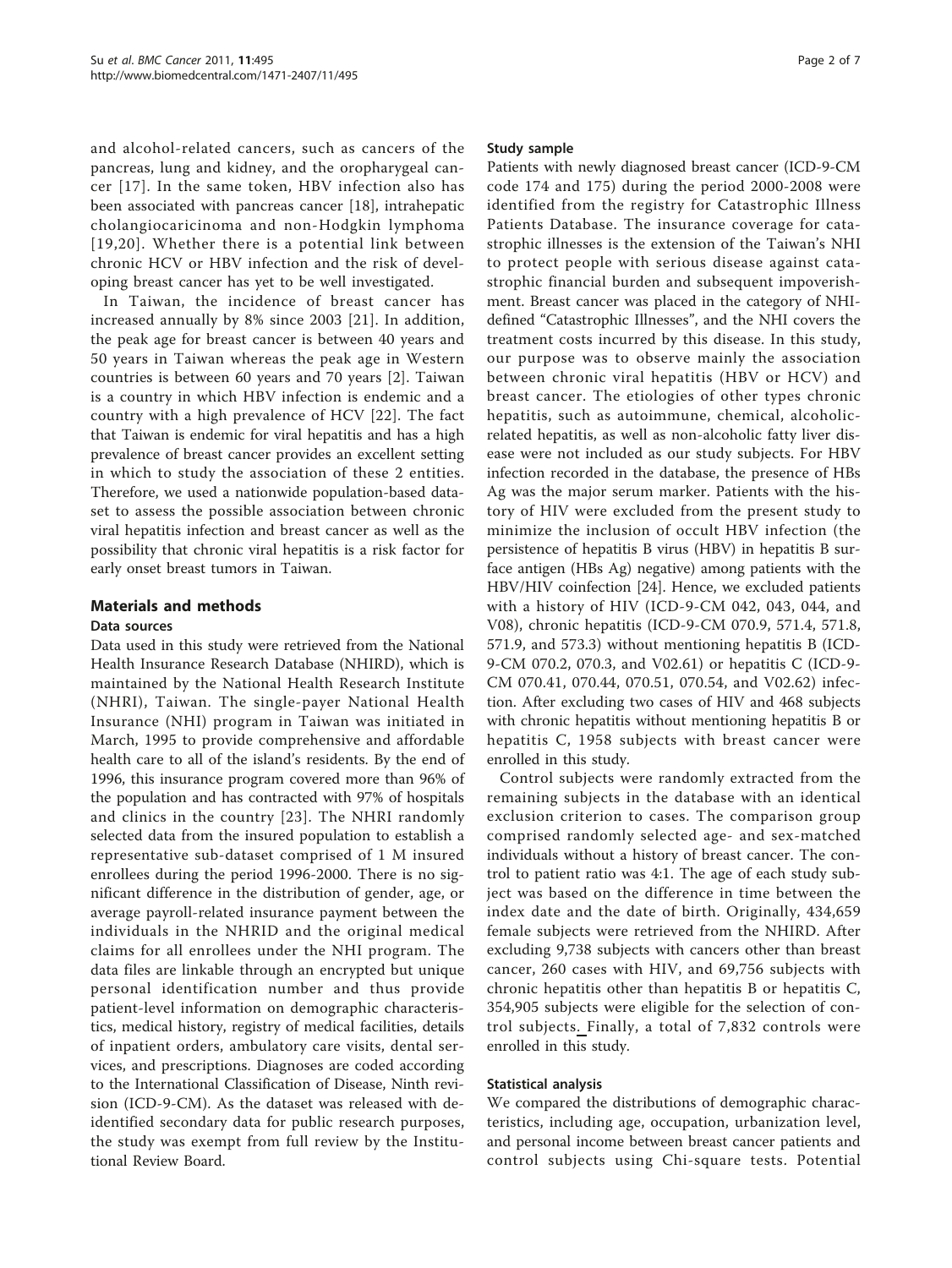confounders included in this study were monthly income, level of urbanization (4 levels with Level 1 referring to the "most urbanized" and Level 4 referring to the "least urbanized" communities), and the geographical location of the community in which the patient resided (northern, central, eastern, and southern Taiwan). We selected NT \$15,000 and NT \$30,000 as the income level cutoff points in Taiwan. Multivariable logistic regression analysis was conducted to assess the association of viral hepatitis with the risk of breast cancer, after adjusting for variables that were significantly related to breast cancer from the prior Chi-square analyses. The age-specific odds ratios of breast cancer associated with viral hepatitis were also examined by two individual logistic regression models (one for age <50 years and the other one for age ≥50 years). To address the hypothesis of the presence of an association between HCV and early onset breast cancer, interaction between HCV status and age of developing breast cancer was

tested by a logistic regression analysis. All analyses were performed by SAS statistical software (version 9.1 for Windows; SAS Institute, Inc., Cary, NC, USA), and the significance level was set at 0.05.

# Results

# Characteristics of the study subjects

Table 1 compares the distributions of demographic characteristics between the patient group and the control group. Most subjects were in the 40-60-year age group (64.3% in the patient group and the control group). Breast cancer patients were more likely than control subjects to have white-collar occupations (55.4% vs. 51.3%,  $p = 0.001$ ), live in areas with the highest urbanization level (34.4% vs. 31.7%,  $p = 0.03$ ), and have higher incomes  $(15.7\% \text{ vs. } 12.6\%, p = 0.0004)$ .

Table [2](#page-3-0) shows the prevalence of viral hepatitis B and C in the study subjects. Although the patient group tended to have higher proportions of HCV (2.9%

|  |  |  | Table 1 Demographic characteristics between breast cancer patients and non-breast cancer subjects in 2000-2008 |  |  |  |  |  |
|--|--|--|----------------------------------------------------------------------------------------------------------------|--|--|--|--|--|
|--|--|--|----------------------------------------------------------------------------------------------------------------|--|--|--|--|--|

| Total $N = 9790$ |        |      | <b>Breast cancer</b> |               |        |                |  |  |
|------------------|--------|------|----------------------|---------------|--------|----------------|--|--|
|                  |        |      |                      |               |        |                |  |  |
| n                | (%)    | n    | (%)                  | n             | (%)    |                |  |  |
|                  |        |      |                      |               |        | 1.00           |  |  |
| 145              | (1.5)  | 116  | (1.5)                | 29            | (1.5)  |                |  |  |
| 1305             | (13.3) | 1044 | (13.3)               | 261           | (13.3) |                |  |  |
| 3630             | (37.1) | 2904 | (37.1)               | 726           | (37.1) |                |  |  |
| 2665             | (27.2) | 2132 | (27.2)               | 533           | (27.2) |                |  |  |
| 1205             | (12.3) | 964  | (12.3)               | 241           | (12.3) |                |  |  |
| 840              | (8.6)  | 672  | (8.6)                | 168           | (8.6)  |                |  |  |
|                  |        |      |                      |               |        | 0.001          |  |  |
| 5098             | (52.1) | 4014 | (51.3)               | 1084          | (55.4) |                |  |  |
| 3538             | (36.1) | 2898 | (37.0)               | 640           | (32.7) |                |  |  |
| 1154             | (11.8) | 920  | (11.8)               | 234           | (12.0) |                |  |  |
|                  |        |      |                      |               |        | 0.03           |  |  |
| 3154             | (32.2) | 2480 | (31.7)               | 674           | (34.4) |                |  |  |
| 2928             | (29.9) | 2335 | (29.8)               | 593           | (30.3) |                |  |  |
| 1675             | (17.1) | 1351 | (17.3)               | 324           | (16.6) |                |  |  |
| 2032             | (20.8) | 1666 | (21.3)               | 366           | (18.7) |                |  |  |
|                  |        |      |                      |               |        | 0.24           |  |  |
| 4762             | (48.7) | 3782 | (48.3)               | 980           | (50.1) |                |  |  |
| 1880             | (19.2) | 1495 | (19.1)               | 385           | (19.7) |                |  |  |
| 2330             | (23.8) | 1888 | (24.1)               | 442           | (22.6) |                |  |  |
| 817              | (8.4)  | 667  | (8.5)                | 150           | (7.7)  |                |  |  |
|                  |        |      |                      |               |        | 0.0004         |  |  |
| 3116             | (31.8) | 2481 | (31.7)               | 635           | (32.4) |                |  |  |
| 5381             | (55.0) | 4365 | (55.7)               | 1016          | (51.9) |                |  |  |
| 1293             | (13.2) | 986  | (12.6)               | 307           | (15.7) |                |  |  |
|                  |        |      |                      | No $N = 7832$ |        | Yes $N = 1958$ |  |  |

Urbanization level: 1 Indicate the highest level of urbanization and 4 the lowest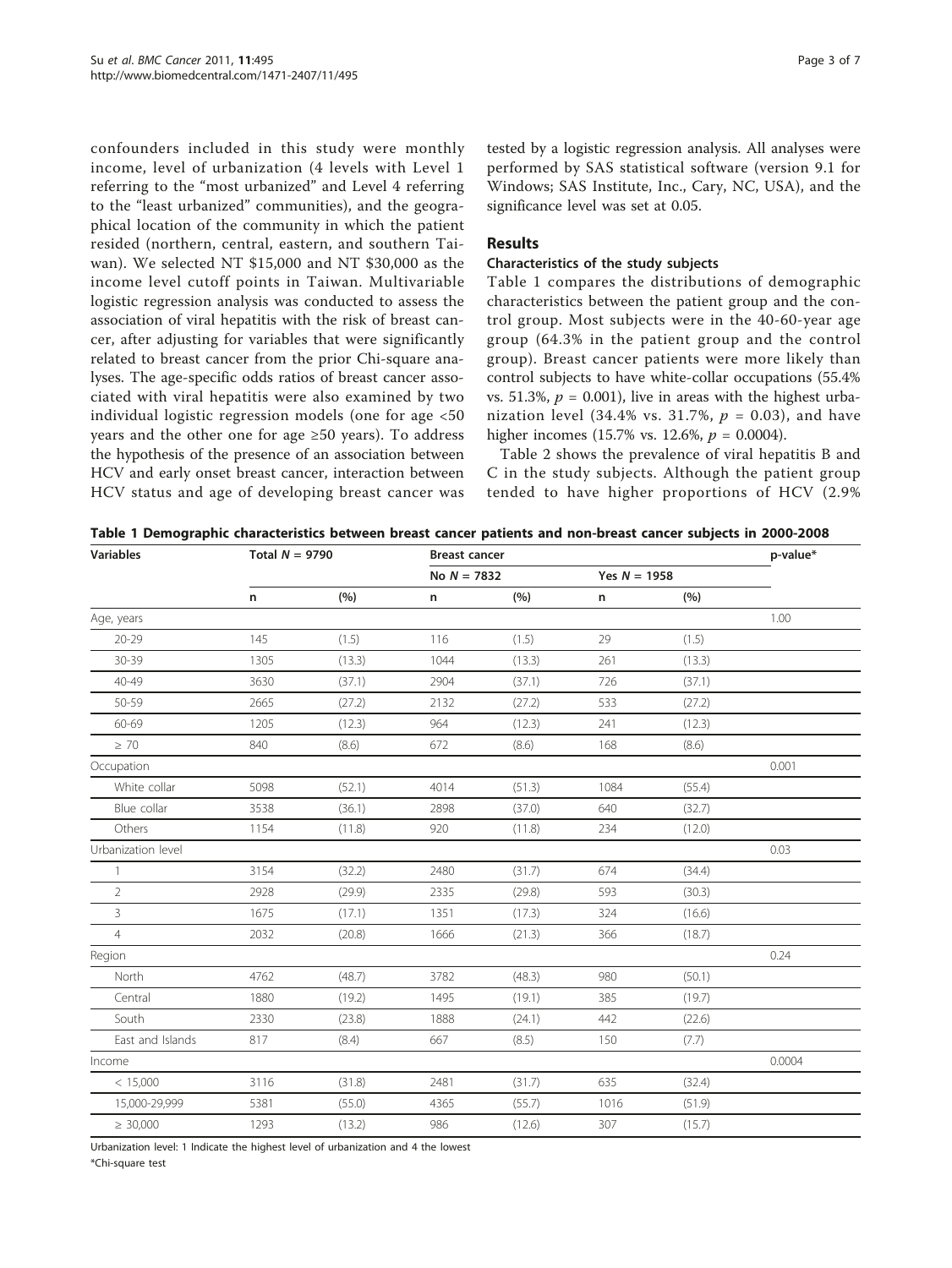| Viral hepatitis B & C | Total $N = 9790$ |        | <b>Breast cancer</b> |        |      |        |                 |                 |
|-----------------------|------------------|--------|----------------------|--------|------|--------|-----------------|-----------------|
|                       |                  |        | No $N = 7832$        |        |      |        | Yes $N = 1958$  |                 |
|                       | n                | (%)    | n                    | (%)    | n    | (%)    | OR <sup>a</sup> | (95% CI)        |
| No                    | 8862             | (90.5) | 7102                 | (90.7) | 1760 | (89.9) | .00             | (reference)     |
| <b>HCV</b>            | 234              | (2.4)  | 178                  | (2.3)  | 56   | (2.9)  | .28             | $(0.95 - 1.75)$ |
| <b>HBV</b>            | 603              | (6.2)  | 480                  | (6.1)  | 123  | (6.3)  | 05. ،           | $(0.85 - 1.28)$ |
| $HBV + HCV$           | 91               | (0.9)  | 72                   | (0.9)  | 19   | (1.0)  | .08             | $(0.65 - 1.80)$ |

<span id="page-3-0"></span>Table 2 Comparison of hepatitis prevalence between breast cancer patients and non-breast cancer subjects in 2000- 2008

<sup>a</sup>Adjusted for area, occupation, urbanization, and income

vs.2.3%), HBV (6.3% vs.6.1%) or both (1.0% vs.0.9%), there were no significant differences in the prevalence of those infections between patients and controls ( $p =$ 0.48).

#### Overall risk and age-specific risk of breast cancer

The logistic regression analysis showed that viral hepatitis was not significantly associated with breast cancer, although the risk was greater for subjects with HCV (adjusted OR = 1.28,  $95\%$  CI = 0.95-1.78) than for those with HBV (adjusted OR =  $1.05$ , 95% CI =  $0.85 - 1.28$ ) or both (adjusted OR = 1.08, 95% CI = 0.65-1.80) (Table 2).

However, the multivariable regression model revealed that HCV patients aged less than 50 years had a significant 2.03-fold higher risk of breast cancer (OR = 2.03, 95% CI =  $1.23-3.34$ ) (Table 3). The interaction between HCV status and age (<50 years and  $\geq$ 50 years) of developing breast cancer was statistically significant ( $p =$ 0.019) (not shown in Table).

# **Discussion**

In this large-scale, population-based study in an area where both viral hepatitis and breast cancer are prevalent, we found no significant association between breast cancer risk and HBV or HCV seropositivity; however, age-stratification analysis showed that HCV patients aged less than 50 years had a significant two-fold greater risk of breast cancer.

Although breast cancer is mainly a postmenopausal disease, breast cancer in younger females often shows

more aggressive clinical features and worse prognosis [[3\]](#page-5-0). Studies have shown that high-risk and low-risk tumors present different age distributions, suggesting that breast cancer comprises a mixture of two different disease processes [\[3,25\]](#page-5-0). The epidemiology of breast cancer in women living in Asia differs from that in women living in North America or Europe. The peak incidence age is between 40 years and 50 years among Asian women, whereas in the United States and Europe, it peaks among women in the sixth decade of life [[2,5,26,27](#page-5-0)]. This variation in peak incidence age may be due to multiple factors, including geographic variation, racial/ethnic background, genetic variation, lifestyle, environmental factors, socioeconomic status, utilization of screening mammography, stage of disease at diagnosis, and the availability of appropriate care [\[1,21\]](#page-5-0)

In 1997, Richardson proposed that breast cancer risk is associated with late exposure to common viruses [\[10](#page-5-0)]. Since then, numerous studies have shown that EBV, HPV, and cytomegalovirus infections are associated with the development of breast cancer [\[12,14,15,28,29](#page-5-0)].

Few studies, however, have evaluated the relationship between HCV or HBV infection and breast tumor development. A higher prevalence of HCV has been observed in elderly patients with tumors of the colon/ rectum, prostate, breast, bladder, or kidney [[30](#page-5-0)-[32](#page-6-0)] as well as in elderly patients with hepatocarcinoma [[33](#page-6-0)] or non-Hodgkin lymphoma [[16,19\]](#page-5-0). Malaguarnera et al. reported that HCV RNA was detectable in sera in 11% of breast cancer patients and in 6.6% of control subjects, although there was no significant difference

Table 3 Odds ratios and 95% confidence interval of breast cancer associated with viral hepatitis by age

| Viral hepatitis B & C | Age $<$ 50 years |          |                 |                   |       | Age $\geq$ 50 years |                   |                 |  |
|-----------------------|------------------|----------|-----------------|-------------------|-------|---------------------|-------------------|-----------------|--|
|                       | Cases            | Controls | OR <sup>a</sup> | (95% CI)          | Cases | Controls            | OR <sup>a</sup>   | (95% CI)        |  |
| No                    | 910              | 3722     | .00             | (reference)       | 850   | 3380                | 1.00 <sub>1</sub> | (reference)     |  |
| <b>HCV</b>            | 24               | 48       | 2.03            | $(1.23 - 3.34)^*$ | 32    | 130                 | 1.00              | $(0.67 - 1.49)$ |  |
| <b>HBV</b>            |                  | 267      | .10             | $(0.84 - 1.45)$   |       | 213                 | 0.97              | $(0.71 - 1.33)$ |  |
| $HBV + HCV$           | 10               |          | .59             | $(0.77 - 3.31)$   |       | 45                  | 0.83              | $(0.40 - 1.71)$ |  |

<sup>a</sup>Adjusted for area, occupation, urbanization, and income

 $*p < 0.01$  based on Wald tests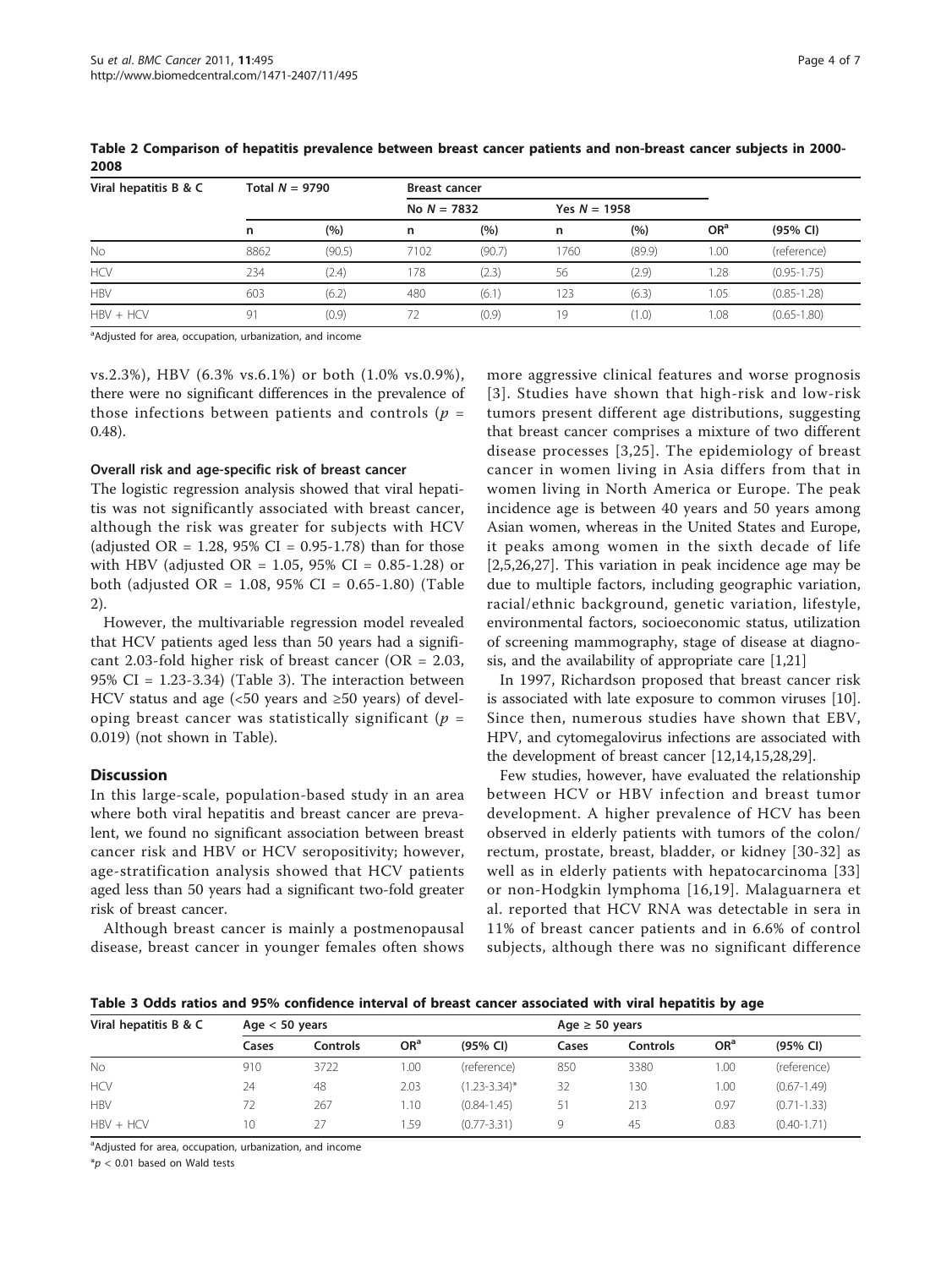between the two groups [[30\]](#page-5-0). Bruno et al. recently reported that HCV infection most likely plays an important role in the development of hepatocellular carcinoma as well as breast cancer [[32\]](#page-6-0). In contrast, the results of a recent case-control study conducted by Larrey and his colleagues suggest that chronic HCV infection is not a strong promoter of breast carcinoma in adult females of any age [[31\]](#page-5-0). However, a relatively small number of breast cancer patients in the control group may have masked the true significance of the infection after age stratification. Similarly, we found that chronic HCV infection was not significantly associated with breast cancer; however, after stratification by age (sub-grouped into  $\langle 50 \rangle$  years and  $\geq 50$  years), chronic HCV infection was more prevalent among patients with early-onset breast cancer than among those with late-onset of the disease. This finding also suggests that breast cancer may comprise a mixture of two different disease processes, and that HCV may act as a promoter of carcinogenesis in young patients. Further studies are needed.

The mechanism responsible for the oncogenetic role of HCV is not well understood, but it involves immunity and autoimmunity disorders [[30](#page-5-0)[,34](#page-6-0),[35\]](#page-6-0). Mechanisms of direct and indirect carcinogenesis by which infections may contribute to cancer development have been suggested. Immunosuppression or induction of reactive oxygen species via inflammatory reactions have been suggested as the two most prominent pathways for indirect infectious carcinogens. Unlike the immunosuppressive mechanism induced by HIV, the mechanism by which Hepatitis B and C viruses contribute to cancer still remains obscure [\[11\]](#page-5-0).

In this study, neither infection with HBV alone nor HBV/HCV coinfection was correlated with breast cancer. HBV and HCV are both hepatotropic viruses. Their coinfection is associated with clinically and histologically more severe liver disease and higher risk of the development of hepatocellular carcinoma [[22](#page-5-0),[36\]](#page-6-0). However, HCV infection has been reported to predispose patients to extrahepatic disorders involving renal, dermatologic, hematologic, and rheumatologic systems as well as autoimmune abnormalities [[37-39\]](#page-6-0). Extrahepatic manifestations may result from immunologic triggered mechanisms as well as virus invasion and replication that affect extrahepatic tissues and organs. Only HCV has the lymphotropic character that is assumed to be the cause of HCV-associated extrahepatic manifestation [\[40](#page-6-0)]. That may explain why we found that HCV, but not HBV, was associated with breast cancer. Further prospective cohort studies are required to verify this result.

This study has several important limitations. First, some hepatitis infected patients without obvious clinical symptoms might not receive medical services. As a result, some hepatitis infected subjects are included in the control group. However, if viral hepatitis infection is associated causally with breast cancer, this misclassification may lead the estimated HRs toward the null and further strengthen our finding. Therefore, we are confident of the positive association between HCV and earlyonset breast cancer. Second, using ICD codes to select patients with diagnoses of breast cancer, HBV infection, HCV infection, or other comorbid medical conditions may be less accurate than selecting patients in a clinical setting. However, the BNHI randomly samples a fixed percentage of claims from every hospital and randomly interviews patients and reviews charts each year to verify the validity of diagnoses and the quality of care. Patients with confirmed breast cancer in Taiwan are placed in the category of "Catastrophic Illness", and the BNHI covers the treatment costs incurred by those patients. Hence, the diagnosis is relatively accurate and the patients are representative of the population in Taiwan. Third, the majority of the residents in Taiwan are of Chinese ethnicity. The ability to generalize the results to other racial/ethnic groups is unclear given that the transmission route of viral hepatitis infection in Chinese might not be completely the same as that in other ethnic groups. Finally, important variables that might be related to both hepatitis and breast cancer were unavailable in the insurance claims database, including family cancer history, body mass index, environmental exposure, nutritional status, physical activity level, hormone receptor status of breast cancer, cigarette smoking, and alcohol consumption. Therefore, we cannot rule out some of the potential confounding effects associated with these factors.

#### Conclusions

In summary, this population-based study suggests that chronic HCV infection is associated with early-onset breast cancer and that chronic HBV infection is not associated with breast cancer. Further studies are needed to apply our finding to other regions or races and to clarify the underlying pathophysiological mechanisms behind the association of chronic viral hepatitis with breast cancer.

#### Abbreviations

CI: Confidence interval; EBV: Epstein-Barr virus; HBV: Hepatitis B virus; HCV: Hepatitis C virus; HPV: Human papillomaviruses; HIV: Human immunodeficiency virus; ICD-9-CM: International classification of disease diagnoses, ninth revision; NHI: National Health Insurance; NHIRD: National Health Insurance Research Database; NT: New Taiwanese Dollar; OR: Odds ratio.

#### Acknowledgements

The data used in this study were retrieved from the National Health Insurance Research Database provided by the Bureau of National Health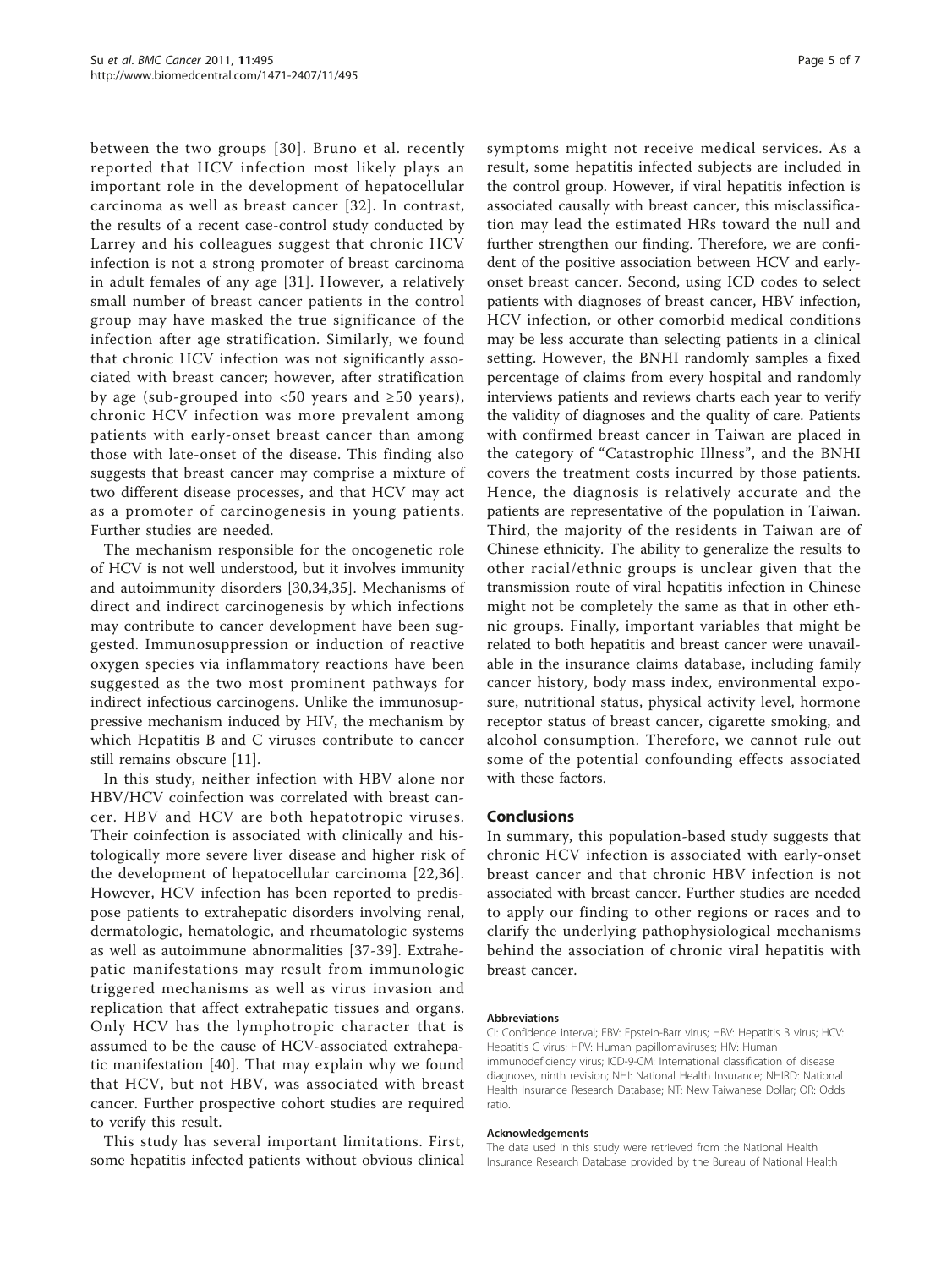<span id="page-5-0"></span>Insurance, Department of Health, Taiwan and managed by the National Health Research Institutes. The interpretations and conclusions mentioned in this study do not represent the opinions or suggestions from the Bureau of National Health Insurance, Department of Health, or the National Health Research Institutes in Taiwan.

This study was supported by the National Sciences Council, Executive Yuan (grant numbers DOH 97-HP-1101, 2008-2010), China Medical University Hospital (grant number 1MS1, DMR-94-080), Taiwan Department of Health Clinical Trial and Research Center and for Excellence (grant number DOH 100-TD-B-111-004), and Taiwan Department of Health Cancer Research Center for Excellence (DOH100-TD-C-111-005).

#### Author details

<sup>1</sup>School of Public Health, College of Public Health and Nutrition, Taipei Medical University, 250 Wu-Hsing Street, 11031 Taipei, Taiwan. <sup>2</sup>Department of Family Medicine, Pojen General Hospital, 66 Kwang Fu N. Rd, 101 Taipei, Taiwan. <sup>3</sup>The Ph.D. Program for Cancer Biology and Drug Discovery, China Medical University, No.91, Hsueh-Shih Road, 40402 Taichung, Taiwan. 4 Institute of Biomedical Sciences, Academia Sinica, 128, Sec. 2, Academia Rd, 115 Taipei, Taiwan. <sup>5</sup>Management Office for Health Data, China Medical University Hospital, No.91, Hsueh-Shih Road, 40402 Taichung, Taiwan. <sup>6</sup>Institute of Clinical Medical Science, China Medical University, No.91, Hsueh-Shih Road, 40402 Taichung, Taiwan. <sup>7</sup>Department of Health Risk Management, China Medical University, No.91, Hsueh-Shih Road, 40402 Taichung, Taiwan. <sup>8</sup>Department of Public Health, China Medical University, No.91, Hsueh-Shih Road, 40402 Taichung, Taiwan. <sup>9</sup>Department of Family Medicine, Taipei Medical University Hospital, 252 Wu-Hsing Street, 11031 Taipei, Taiwan.

#### Authors' contributions

FHS helped to design, analyze and interpret the data and drafted the manuscript. SNC, PCC, FCS, and CTS helped to perform statistical analysis and data interpretation. CCY conceived of the study, participated in study design, analysis, and interpretation, and critically revised the manuscript. All authors read and approved the final manuscript.

#### Competing interests

The authors declare that they have no competing interests.

Received: 14 July 2011 Accepted: 24 November 2011 Published: 24 November 2011

#### References

- 1. Hortobagyi GN, de la Garza Salazar J, Pritchard K, Amadori D, Haidinger R, Hudis CA, Khaled H, Liu MC, Martin M, Namer M, et al: [The global breast](http://www.ncbi.nlm.nih.gov/pubmed/16381622?dopt=Abstract) [cancer burden: variations in epidemiology and survival.](http://www.ncbi.nlm.nih.gov/pubmed/16381622?dopt=Abstract) Clin Breast Cancer 2005, 6(5):391-401.
- Leong SP, Shen ZZ, Liu TJ, Agarwal G, Tajima T, Paik NS, Sandelin K, Derossis A, Cody H, Foulkes WD: [Is breast cancer the same disease in](http://www.ncbi.nlm.nih.gov/pubmed/20607258?dopt=Abstract) [Asian and Western countries?](http://www.ncbi.nlm.nih.gov/pubmed/20607258?dopt=Abstract) World J Surg 2010, 34(10):2308-2324.
- 3. Pollan M: [Epidemiology of breast cancer in young women.](http://www.ncbi.nlm.nih.gov/pubmed/20711654?dopt=Abstract) Breast Cancer Res Treat 2010, 123(Suppl 1):3-6.
- 4. Huang CS, Lin CH, Lu YS, Shen CY: [Unique features of breast cancer in](http://www.ncbi.nlm.nih.gov/pubmed/20045728?dopt=Abstract) Asian women-[breast cancer in Taiwan as an example.](http://www.ncbi.nlm.nih.gov/pubmed/20045728?dopt=Abstract) J Steroid Biochem Mol Biol 2010, 118(4-5):300-303.
- Lim SE, Back M, Quek E, Iau P, Putti T, Wong JE: [Clinical observations from](http://www.ncbi.nlm.nih.gov/pubmed/17510768?dopt=Abstract) [a breast cancer registry in Asian women.](http://www.ncbi.nlm.nih.gov/pubmed/17510768?dopt=Abstract) World J Surg 2007, 31(7):1387-1392.
- 6. Casey PM, Cerhan JR, Pruthi S: [Oral contraceptive use and risk of breast](http://www.ncbi.nlm.nih.gov/pubmed/18174010?dopt=Abstract) [cancer.](http://www.ncbi.nlm.nih.gov/pubmed/18174010?dopt=Abstract) Mayo Clinic proceedings Mayo Clinic 2008, 83(1):86-90, quiz 90-81.
- 7. Hamilton R, Williams JK, Bowers BJ, Calzone K: [Life trajectories, genetic](http://www.ncbi.nlm.nih.gov/pubmed/18979190?dopt=Abstract) [testing, and risk reduction decisions in 18-39 year old women at risk for](http://www.ncbi.nlm.nih.gov/pubmed/18979190?dopt=Abstract) [hereditary breast and ovarian cancer.](http://www.ncbi.nlm.nih.gov/pubmed/18979190?dopt=Abstract) Journal of genetic counseling 2009, 18(2):147-159.
- 8. Lajous M, Boutron-Ruault MC, Fabre A, Clavel-Chapelon F, Romieu I: [Carbohydrate intake, glycemic index, glycemic load, and risk of](http://www.ncbi.nlm.nih.gov/pubmed/18469262?dopt=Abstract) [postmenopausal breast cancer in a prospective study of French women.](http://www.ncbi.nlm.nih.gov/pubmed/18469262?dopt=Abstract) The American journal of clinical nutrition 2008, 87(5):1384-1391.
- Terry KL, Willett WC, Rich-Edwards JW, Michels KB: [A prospective study of](http://www.ncbi.nlm.nih.gov/pubmed/17159014?dopt=Abstract) [infertility due to ovulatory disorders, ovulation induction, and incidence](http://www.ncbi.nlm.nih.gov/pubmed/17159014?dopt=Abstract) [of breast cancer.](http://www.ncbi.nlm.nih.gov/pubmed/17159014?dopt=Abstract) Archives of internal medicine 2006, 166(22):2484-2489.
- 10. Richardson A: [Is breast cancer caused by late exposure to a common](http://www.ncbi.nlm.nih.gov/pubmed/9247892?dopt=Abstract) [virus?](http://www.ncbi.nlm.nih.gov/pubmed/9247892?dopt=Abstract) Med Hypotheses 1997, 48(6):491-497.
- 11. Zur Hausen H: [The search for infectious causes of human cancers: where](http://www.ncbi.nlm.nih.gov/pubmed/19720205?dopt=Abstract) [and why.](http://www.ncbi.nlm.nih.gov/pubmed/19720205?dopt=Abstract) Virology 2009, 392(1):1-10.
- 12. de Villiers EM, Sandstrom RE, zur Hausen H, Buck CE: [Presence of](http://www.ncbi.nlm.nih.gov/pubmed/15642157?dopt=Abstract) [papillomavirus sequences in condylomatous lesions of the mamillae and](http://www.ncbi.nlm.nih.gov/pubmed/15642157?dopt=Abstract) [in invasive carcinoma of the breast.](http://www.ncbi.nlm.nih.gov/pubmed/15642157?dopt=Abstract) Breast Cancer Res: BCR 2005, 7(1): R1-11.
- 13. Glaser SL, Hsu JL, Gulley ML: [Epstein-Barr virus and breast cancer: state of](http://www.ncbi.nlm.nih.gov/pubmed/15159298?dopt=Abstract) [the evidence for viral carcinogenesis.](http://www.ncbi.nlm.nih.gov/pubmed/15159298?dopt=Abstract) Cancer Epidemiol Biomarkers Prev 2004, 13(5):688-697.
- 14. Yasui Y, Potter JD, Stanford JL, Rossing MA, Winget MD, Bronner M, Daling J: Breast cancer risk and "delayed" [primary Epstein-Barr virus](http://www.ncbi.nlm.nih.gov/pubmed/11205495?dopt=Abstract) [infection.](http://www.ncbi.nlm.nih.gov/pubmed/11205495?dopt=Abstract) Cancer Epidemiol Biomarkers Prev 2001, 10(1):9-16.
- 15. Mazouni C, Fina F, Romain S, Ouafik L, Bonnier P, Brandone JM, Martin PM: [Epstein-Barr virus as a marker of biological aggressiveness in breast](http://www.ncbi.nlm.nih.gov/pubmed/21179039?dopt=Abstract) [cancer.](http://www.ncbi.nlm.nih.gov/pubmed/21179039?dopt=Abstract) Br J Cancer 2011, 104(2):332-337.
- 16. Giordano TP, Henderson L, Landgren O, Chiao EY, Kramer JR, El-Serag H, Engels EA: [Risk of non-Hodgkin lymphoma and lymphoproliferative](http://www.ncbi.nlm.nih.gov/pubmed/17488966?dopt=Abstract) [precursor diseases in US veterans with hepatitis C virus.](http://www.ncbi.nlm.nih.gov/pubmed/17488966?dopt=Abstract) JAMA 2007, 297(18):2010-2017.
- 17. Omland LH, Farkas DK, Jepsen P, Obel N, Pedersen L: [Hepatitis C virus](http://www.ncbi.nlm.nih.gov/pubmed/20865115?dopt=Abstract) [infection and risk of cancer: a population-based cohort study.](http://www.ncbi.nlm.nih.gov/pubmed/20865115?dopt=Abstract) Clin Epidemiol 2010, 2:179-186.
- 18. Iloeje UH, Yang HI, Jen CL, Su J, Wang LY, You SL, Lu SN, Chen CJ: [Risk of](http://www.ncbi.nlm.nih.gov/pubmed/19840258?dopt=Abstract) [pancreatic cancer in chronic hepatitis B virus infection: data from the](http://www.ncbi.nlm.nih.gov/pubmed/19840258?dopt=Abstract) [REVEAL-HBV cohort study.](http://www.ncbi.nlm.nih.gov/pubmed/19840258?dopt=Abstract) Liver Int 2010, 30(3):423-429.
- 19. Engels EA, Cho ER, Jee SH: [Hepatitis B virus infection and risk of non-](http://www.ncbi.nlm.nih.gov/pubmed/20688564?dopt=Abstract)[Hodgkin lymphoma in South Korea: a cohort study.](http://www.ncbi.nlm.nih.gov/pubmed/20688564?dopt=Abstract) Lancet Oncol 2010, 11(9):827-834.
- 20. Fwu CW, Chien YC, You SL, Nelson KE, Kirk GD, Kuo HS, Feinleib M, Chen CJ: [Hepatitis B virus infection and risk of intrahepatic](http://www.ncbi.nlm.nih.gov/pubmed/21480326?dopt=Abstract) [cholangiocarcinoma and non-Hodgkin lymphoma: a cohort study of](http://www.ncbi.nlm.nih.gov/pubmed/21480326?dopt=Abstract) [parous women in Taiwan.](http://www.ncbi.nlm.nih.gov/pubmed/21480326?dopt=Abstract) Hepatology 2011, 53(4):1217-1225.
- 21. Chang KJ, Kuo WH, Wang MY: The epidemiology of breast cancer inTaiwan. J Chinese Oncol Soc 2008, 24(2):85-93.
- 22. Tsai MC, Kee KM, Chen YD, Lin LC, Tsai LS, Chen HH, Lu SN: [Excess](http://www.ncbi.nlm.nih.gov/pubmed/17201888?dopt=Abstract) [mortality of hepatocellular carcinoma and morbidity of liver cirrhosis](http://www.ncbi.nlm.nih.gov/pubmed/17201888?dopt=Abstract) [and hepatitis in HCV-endemic areas in an HBV-endemic country:](http://www.ncbi.nlm.nih.gov/pubmed/17201888?dopt=Abstract) [geographic variations among 502 villages in southern Taiwan.](http://www.ncbi.nlm.nih.gov/pubmed/17201888?dopt=Abstract) J Gastroenterol Hepatol 2007, 22(1):92-98.
- 23. Lu JF, Hsiao WC: Does universal health insurance make health care unaffordable? Lessons from Taiwan. Health Aff (Millwood) 2003, 22(3):77-88.
- 24. Liang SH, Chen TJ, Lee SS, Tseng FC, Huang CK, Lai CH, Chiou CP, Wang JL, Chung HC, Lin JN, et al: [Risk factors of isolated antibody against core](http://www.ncbi.nlm.nih.gov/pubmed/20386111?dopt=Abstract) [antigen of hepatitis B virus: association with HIV infection and age but](http://www.ncbi.nlm.nih.gov/pubmed/20386111?dopt=Abstract) [not hepatitis C virus infection.](http://www.ncbi.nlm.nih.gov/pubmed/20386111?dopt=Abstract) J Acquir Immune Defic Syndr 2010, 54(2):122-128.
- 25. Anderson WF, Matsuno R: [Breast cancer heterogeneity: a mixture of at](http://www.ncbi.nlm.nih.gov/pubmed/16849671?dopt=Abstract) [least two main types?](http://www.ncbi.nlm.nih.gov/pubmed/16849671?dopt=Abstract) J Natl Cancer Inst 2006, 98(14):948-951.
- 26. Agarwal G, Pradeep PV, Aggarwal V, Yip CH, Cheung PS: [Spectrum of](http://www.ncbi.nlm.nih.gov/pubmed/17387549?dopt=Abstract) [breast cancer in Asian women.](http://www.ncbi.nlm.nih.gov/pubmed/17387549?dopt=Abstract) World J Surg 2007, 31(5):1031-1040.
- 27. Kuo WH, Yen AM, Lee PH, Hou MF, Chen SC, Chen KM, Chen TH, Chang KJ: [Incidence and risk factors associated with bilateral breast cancer in area](http://www.ncbi.nlm.nih.gov/pubmed/16544057?dopt=Abstract) [with early age diagnosis but low incidence of primary breast cancer:](http://www.ncbi.nlm.nih.gov/pubmed/16544057?dopt=Abstract) [analysis of 10-year longitudinal cohort in Taiwan.](http://www.ncbi.nlm.nih.gov/pubmed/16544057?dopt=Abstract) Breast Cancer Res Treat 2006, 99(2):221-228.
- 28. Richardson AK, Cox B, McCredie MR, Dite GS, Chang JH, Gertig DM, Southey MC, Giles GG, Hopper JL: [Cytomegalovirus, Epstein-Barr virus and](http://www.ncbi.nlm.nih.gov/pubmed/15150559?dopt=Abstract) [risk of breast cancer before age 40 years: a case-control study.](http://www.ncbi.nlm.nih.gov/pubmed/15150559?dopt=Abstract) Br J Cancer 2004, 90(11):2149-2152.
- 29. Wang T, Chang P, Wang L, Yao Q, Guo W, Chen J, Yan T, Cao C: The role of human papillomavirus infection in breast cancer. Med Oncol 2011.
- 30. Malaguarnera M, Gargante MP, Risino C, Ranno S, Berretta M, Cannizzaro MA, Costanzo M, Fricia T, Rampello E, Romano M: [Hepatitis C](http://www.ncbi.nlm.nih.gov/pubmed/16864006?dopt=Abstract) [virus in elderly cancer patients.](http://www.ncbi.nlm.nih.gov/pubmed/16864006?dopt=Abstract) European journal of internal medicine 2006, 17(5):325-329.
- 31. Larrey D, Bozonnat MC, Kain I, Pageaux GP, Assenat E: [Is chronic hepatitis](http://www.ncbi.nlm.nih.gov/pubmed/20677341?dopt=Abstract) [C virus infection a risk factor for breast cancer?](http://www.ncbi.nlm.nih.gov/pubmed/20677341?dopt=Abstract) World J Gastroenterol 2010, 16(29):3687-3691.